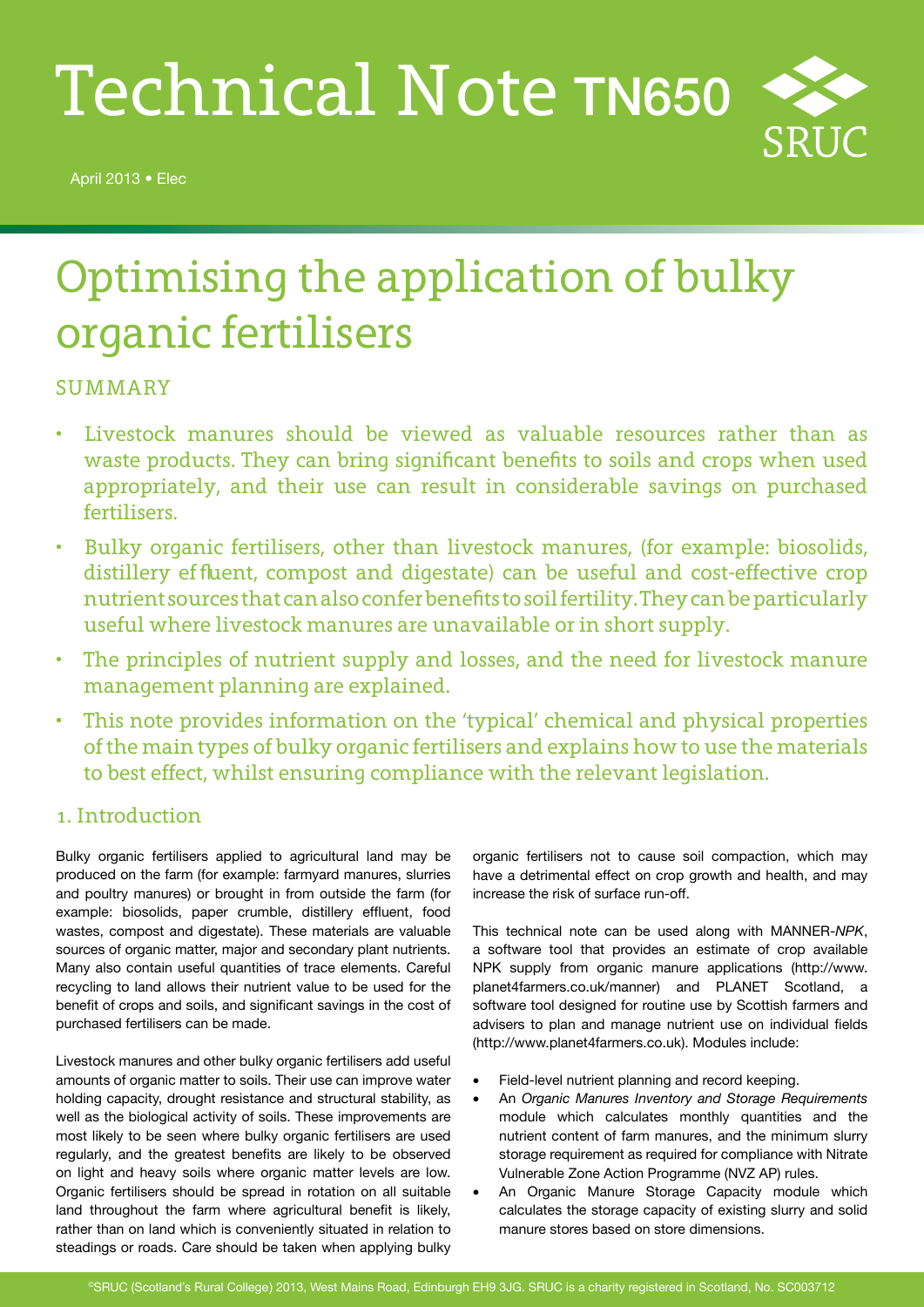- A Livestock Manure N Farm Limit module which calculates the whole-farm manure N capacity for derogated and underogated farms, and the current N loading for compliance with this NVZ AP rule
- An Nmax function that calculates the farm maximum N (Nmax) for individual crop types for compliance with this NVZ AP rule.
- A Farmgate Nutrient Balance that calculates the balance of nitrogen, phosphate and potash coming onto the farm (e.g. in feeds, manufactured and organic fertilisers) and those exported off the farm (e.g. in farm produce).

## 2. Legislation and guidance

Bulky organic fertilisers can present a considerable environmental risk if not stored and applied carefully. The Water Environment (Controlled Activities)(Scotland) Regulations 2005, make it an offence to allow or cause slurry, manure or effluent to directly enter a watercourse or field drain. Guidance for farmers on the storage, handling and application of organic fertilisers is provided in the PEPFAA Code (http://www.scotland.gov.uk/ Resource/Doc/37428/0014235.pdf).

In NVZs the total quantity of nitrogen (N) applied in organic manures (other than compost) must not exceed 250 kg N/ha in any 12 month period. Compost shall not be applied to any field where the application would result in the total nitrogen contained in organic manure (including compost) applied to any field in any 24 month period exceeding a rate of 500 kg per hectare, excluding that deposited by animals whilst grazing. In some situations, lower application rates may be appropriate. For example, where the amount of crop available N would exceed the crop requirement. Further guidance on NVZ regulations is provided in this Technical Note and in Scottish Government guidance on NVZs (http://www.scotland.gov.uk/Topics/ farmingrural/Agriculture/Environment/NVZintro). In some fields, particularly on intensive livestock farms, it may be necessary (or advisable) to limit organic manure applications in order to avoid excessive enrichment of soil phosphorus (P) levels.

The General Binding Rules (GBR) that apply to all farmers in Scotland also stipulate that fertilisers shall not be applied in excess of crop requirements and places legal restrictions on how and when they can be spread. Further guidance on GBR's and diffuse pollution regulations are available from the Scottish Environmental Protection Agency (SEPA) (www.sepa.org.uk/ water/water\_regulation/regimes/pollution\_control/diffuse\_ pollution.aspx).

The GAEC (Good Agricultural and Environmental Condition) measures relating to the land application of livestock manures are outlined in the Scottish Government website (http://www. scotland.gov.uk/Publications/2005/12/0990918/09207).

Bulky organic fertilisers imported on to the farm are generally classified as wastes. Their application to land is therefore regulated by SEPA. In order to spread organic wastes on land you must register for a Paragraph 7 exemption licence. All applications to SEPA must include a "Certificate of Agricultural Benefit" (prepared by a suitably qualified individual), which demonstrates that the material will result in agricultural benefit or ecological improvement when used as described in the completed Paragraph 7 form.

Sewage sludges (often called biosolids), are not classed as

wastes. The application of sewage sludge to agricultural land is regulated by The Sludge (Use in Agriculture) (Amendment) Regulations 1990. The purpose of the Regulations is to control the build-up of heavy metals in soil and to restrict the planting, grazing and harvesting of certain crops following application. The Regulation states that the sludge shall be used in such a way that account is taken of the nutrient needs of the plants and that the quality of the soil and of the surface and ground water is not impaired. These statutory controls must be complied with in order to be eligible for the Single Farm Payment. Sludge producers are required to analyse field soils and sludges prior to application and to maintain records of applications of all sludge to agricultural land. Prior to storing sewage sludge SEPA must be notified through the registration of a Paragraph 8 waste management exemption. This notification must include where the material will be stored, and if it is to be spread to non agricultural land. Clear guidance on the safe use of sewage sludge in agriculture and registration requirements are provided in the "Safe Sludge Matrix" (http://www.assuredproduce. co.uk/\_code/common/item.asp?id=4033093) and from the SEPA website (http://www.sepa.org.uk/waste/waste\_regulation/ application\_forms/exempt\_activities/paragraph\_8.aspx).

BSI PAS 100 accredited composts are not regarded as wastes in Scotland, and can be applied to land without further regulation. Anaerobic digestates are currently classed as wastes in Scotland unless they are compliant with BSI PAS 110 and SEPA's position statement on digestate use (http://www.sepa.org.uk/waste/ waste\_regulation/guidance\_position\_statements.aspx). Nonaccredited digestates must be applied to farm land under waste management licence exemptions (Paragraph 7). Again, some of the UK farm assurance schemes are likely to develop their own rules governing where and when digestates can be used on their scheme members' land.

Bulky organic fertilisers which have been derived (or partly derived) from animal by-products must have been appropriately processed and must be applied to agricultural land in accordance with the Animal By-Products (Scotland) Regulations 2003. In particular, pasture land cannot be used for grazing within 2 months (for pigs) and 3 weeks (for other farmed animals) of applying materials derived from animal by-products. Farmers who use animal by-products must keep records of the date, quantity and description of the materials applied, and the date on which pigs and other farmed animals first have access to the land after application.

# 3. Management planning and characteristics of bulky organic fertilisers

Some of the farm assurance schemes have developed their own rules governing where and when bulky organic fertilisers can be used on their scheme members' land. Check with your farm quality assurance schemes and your produce buyer before using non-agricultural organic fertilisers. Use of these fertilisers may have commercial consequences for acceptability of produce to retailers and processors.

When planning livestock manure management systems, information is needed on the quantity and nutrient content of manures produced on a farm. Standard figures of N,  $P_2O_5$  and  $\mathsf{K}_{2}$ O outputs (ex housing and storage) by different categories of grazing livestock are given in Table A and non-grazing livestock in Table B. In NVZs, you should continue to calculate the N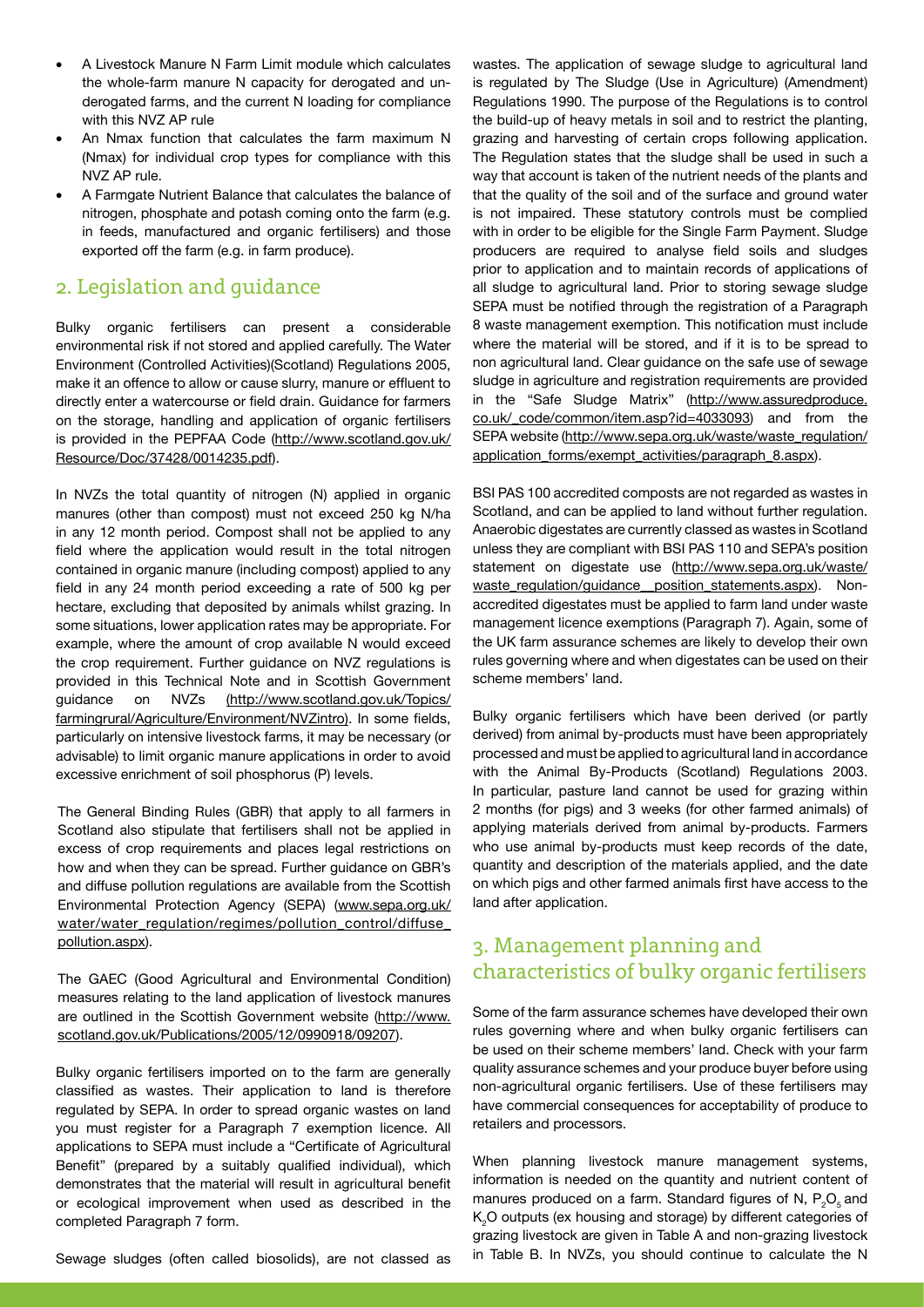produced by livestock on your farm in accordance with the steps outlined in the Scottish Government Guidance for Farmers in Nitrate Vulnerable Zones (2008) (http://www.scotland.gov.uk/ Topics/farmingrural/Agriculture/Environment/NVZintro).

| Table A. Standard figures of N, $P_2O_5$ and K <sub>2</sub> O produced by different categories of grazing livestock |  |
|---------------------------------------------------------------------------------------------------------------------|--|
|---------------------------------------------------------------------------------------------------------------------|--|

| <b>Livestock type</b>                                                                     | <b>Total N</b><br>produced by<br>1 livestock type<br>(kg/year) <sup>1</sup> | Total P <sub>.O.</sub><br>produced by<br>1 livestock type<br>(kg/year) | <b>Total K.O.</b><br>produced by<br>1 livestock type<br>(kg/year) |
|-------------------------------------------------------------------------------------------|-----------------------------------------------------------------------------|------------------------------------------------------------------------|-------------------------------------------------------------------|
| 1 Dairy cow (over 9000 litre milk yield)                                                  | 115                                                                         | 52                                                                     | 92                                                                |
| 1 Dairy cow (6000 to 9000 litre milk yield)                                               | 101                                                                         | 44                                                                     | 77                                                                |
| 1 Dairy cow (up to 6000 litre milk yield)                                                 | 77                                                                          | 34                                                                     | 61                                                                |
| 1 Dairy heifer replacement, 13 months to first calf                                       | 61                                                                          | 25                                                                     | 58                                                                |
| 1 Dairy heifer replacement, 3 to 13 months                                                | 29                                                                          | 10.3                                                                   | 24                                                                |
| 1 Beef suckler cow <sup>2</sup> (over 500 kg)                                             | 83                                                                          | 31                                                                     | 66                                                                |
| 1 Beef suckler cow <sup>2</sup> (up to 500 kg)                                            | 61                                                                          | 24                                                                     | 47                                                                |
| 1 Steer / Heifer for slaughter, over 25 months                                            | 50                                                                          | 22                                                                     | 47                                                                |
| 1 Steer / Heifer, 13 to 25 months                                                         | 50                                                                          | 15.7                                                                   | 38                                                                |
| 1 Steer / Heifer, 3 to 13 months                                                          | 28                                                                          | 10                                                                     | 24                                                                |
| 1 Bull beef, 3 months and over                                                            | 54                                                                          | 8.8                                                                    | 38                                                                |
| 1 Bull for breeding, over 25 months                                                       | 48                                                                          | 22                                                                     | 38                                                                |
| 1 Bull for breeding, 3 to 25 months                                                       | 50                                                                          | 15.7                                                                   | 38                                                                |
| 1 Calf, up to 3 months                                                                    | 1.4                                                                         | 0.77                                                                   | 2.6                                                               |
| 1 Lamb (from 6 months up to 9 months)                                                     | 0.5                                                                         | 0.07                                                                   | 1.3                                                               |
| 1 Sheep (from 9 months old to first lambing, tupping or slaughter) <sup>3</sup>           | 0.7                                                                         | 0.38                                                                   | 2.6                                                               |
| 1 Sheep up to 60 kg (inc. lamb to 6 months)                                               | 7.6                                                                         | 3.2                                                                    | 9.6                                                               |
| 1 Sheep over 60 kg (inc. lamb to 6 months)                                                | 11.9                                                                        | 3.7                                                                    | 14.4                                                              |
| 1 Goat                                                                                    | 15                                                                          | 6.9                                                                    | 10.2                                                              |
| 1 Breeding deer                                                                           | 15.2                                                                        | 6.4                                                                    | 12.4                                                              |
| 1 Deer (other)                                                                            | 12                                                                          | 4.3                                                                    | 9.1                                                               |
| 1 Horse                                                                                   | 21                                                                          | 20                                                                     | 54                                                                |
| <sup>1</sup> Includes an allowance for N losses from livestock housing and manure storage |                                                                             |                                                                        |                                                                   |

Includes an allowance for N losses from livestock housing and manure storage 2 Suckler cow: includes calf up to weaning age

<sup>3</sup> Assumes 6 months in this category

#### Table B. Standard figures of N, P<sub>2</sub>O<sub>s</sub> and K<sub>2</sub>O produced by different categories of non-grazing livestock **(% occupancy in brackets)**

| <b>Livestock type</b>                                                                              | $\frac{0}{0}$ | <b>Total N</b><br>produced by<br>1 livestock type<br>(kg/year) <sup>1</sup> | Total $P_{\alpha}O_{\alpha}$<br>produced by<br>1 livestock type<br>(kg/year) | Total K <sub>2</sub> O<br>produced by<br>1 livestock type<br>(kg/year) |
|----------------------------------------------------------------------------------------------------|---------------|-----------------------------------------------------------------------------|------------------------------------------------------------------------------|------------------------------------------------------------------------|
| 1000 Laying Hens (caged) over 17 weeks                                                             | (97)          | 400                                                                         | 350                                                                          | 390                                                                    |
| 1000 Laying Hens (free range) <sup>2</sup> over 17 weeks                                           | (97)          | 530                                                                         | 390                                                                          | 390                                                                    |
| 1000 Broiler Chickens (table)                                                                      | (85)          | 330                                                                         | 220                                                                          | 340                                                                    |
| 1000 Laying Hens up to 17 weeks                                                                    | (89)          | 210                                                                         | 150                                                                          | 120                                                                    |
| 1000 Broiler Chickens (Breeder) up to 25 weeks                                                     | (92)          | 290                                                                         | 260                                                                          | 270                                                                    |
| 1000 Broiler Chickens (Breeder) 25 weeks & over                                                    | (95)          | 700                                                                         | 520                                                                          | 720                                                                    |
| 1000 Turkeys (male)                                                                                | (90)          | 1230                                                                        | 1020                                                                         | 950                                                                    |
| 1000 Turkeys (female)                                                                              | (88)          | 910                                                                         | 740                                                                          | 690                                                                    |
| 1000 Ducks                                                                                         | (83)          | 750                                                                         | 730                                                                          | 230                                                                    |
| 1 Ostrich                                                                                          |               | 1.4                                                                         | 6.8                                                                          | 10                                                                     |
| 1 Sow place (including litter up to 7 kg) fed on a diet<br>supplemented with synthetic amino acids |               | 16                                                                          | 13.5                                                                         | 14                                                                     |
| 1 Sow place (including litter up to 7 kg) fed on a diet without<br>synthetic amino acids           |               | 18                                                                          | 13.5                                                                         | 14                                                                     |
| 1 Maiden gilt place 66kg and over                                                                  | (80)          | 11.1                                                                        | 5.8                                                                          | 5.9                                                                    |
| 1 Breeding boar 66 kg to 150 kg                                                                    |               | 12                                                                          | 6.5                                                                          | 6.6                                                                    |
| 1 Breeding boar over 150 kg                                                                        |               | 17.5                                                                        | 10.2                                                                         | 11.4                                                                   |
| 1 Weaner place (7 to 13 kg)                                                                        | (71)          | 1.0                                                                         | 0.34                                                                         | 1.2                                                                    |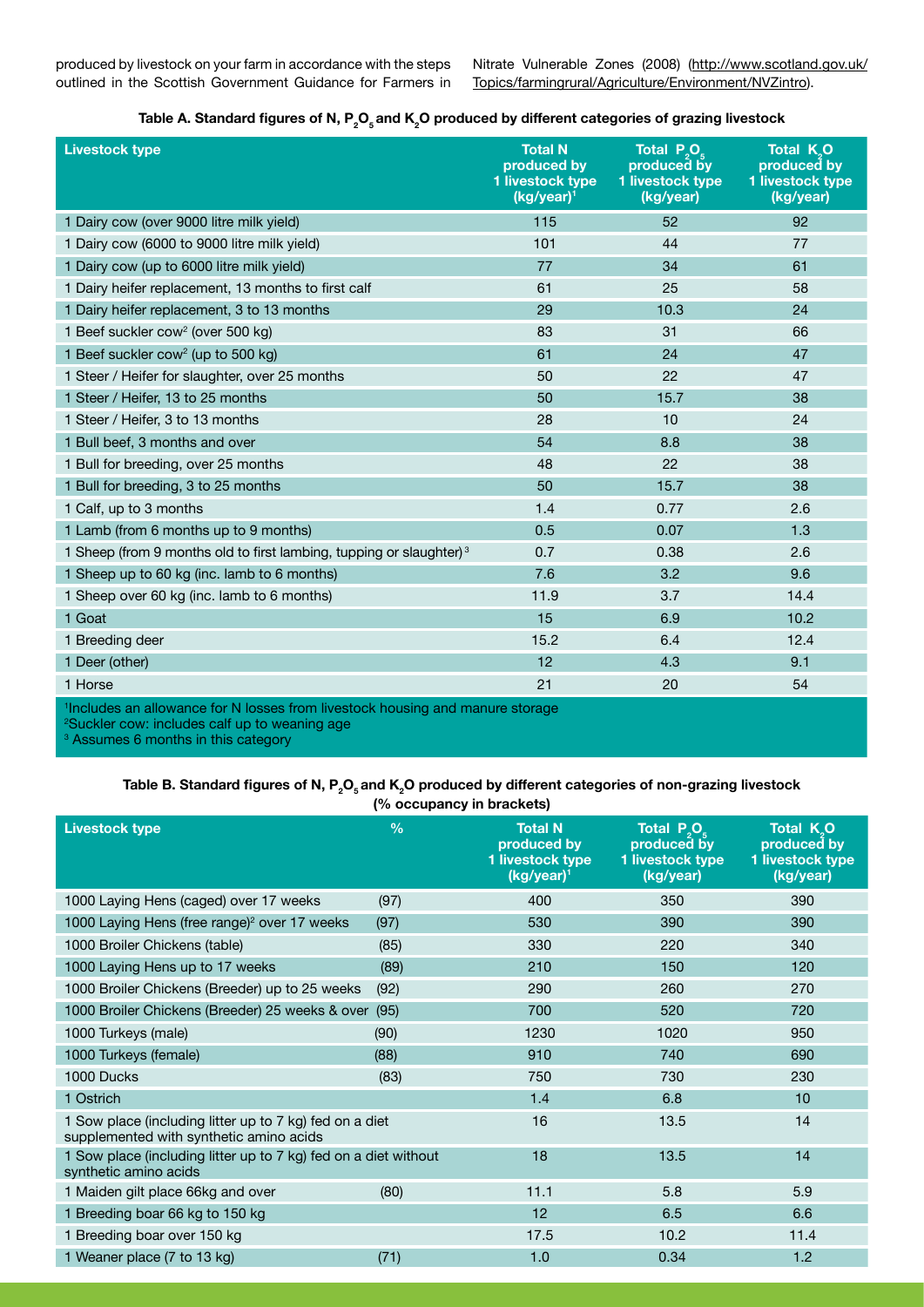#### **Table B** *continued*

| <b>Livestock type</b>                                                                                                                                                       | $\frac{0}{0}$ | <b>Total N</b><br>produced by<br>1 livestock type<br>$(kg/year)^1$ | Total $P_{\alpha}O_{\alpha}$<br>produced by<br>1 livestock type<br>(kg/year) | Total K <sub>2</sub> O<br>produced by<br>1 livestock type<br>(kg/year) |
|-----------------------------------------------------------------------------------------------------------------------------------------------------------------------------|---------------|--------------------------------------------------------------------|------------------------------------------------------------------------------|------------------------------------------------------------------------|
| 1 Weaner place (13 to 31 kg)                                                                                                                                                | (82)          | 4.2                                                                | 1.8                                                                          | 2.1                                                                    |
| 1 Grower place (31 to 66 kg) (dry & liquid fed)                                                                                                                             | (88)          | 7.7                                                                | 3.9                                                                          | 4.2                                                                    |
| 1 Finisher place (66 kg and over) (dry & liquid fed) (88)                                                                                                                   |               | 10.6                                                               | 5.6                                                                          | 5.6                                                                    |
| <sup>1</sup> Includes an allowance for N losses from livestock housing and manure storage<br><sup>2</sup> Free range: 80% of excreta is deposited in the building (assumed) |               |                                                                    |                                                                              |                                                                        |

#### **Nutrient content of livestock manures and other bulky organic fertilisers**

The nutrient content of manures applied to land depends on a number of factors, including the number and type of livestock, the diet and feeding system, the volume of dirty water and rainwater entering storage facilities, and the amount of bedding used. Typical livestock manure dry matter, total nutrient and readily available N contents are given in Table C, and for other bulky organic fertilisers in Table D.

Owing to farm specific feeding and manure handling practices, manures produced at a particular livestock unit may have a nutrient content that is consistently different from the values given in the tables. It is therefore worthwhile having the nutrient content of representative manure samples determined by analysis (see Section 4).

on the materials from which they were made and the processes through which they were treated. In some cases, for example distillery effluent and lime-stabilised biosolids, the degree of variation in chemical and physical properties between different batches from the same producer will be relatively small. The values presented in Table D are likely to be close to those obtained through testing the majority of these types of materials. However, for many other organic fertilisers, there is considerable variability in chemical and physical properties, depending on the input materials (or feedstocks) and the processes used to produce the material. It is always worthwhile having the nutrient content of representative samples determined, particularly where material from the same supplier is used regularly over time. However, analysis is particularly important where the properties of the organic fertiliser concerned are likely to vary widely from the average values in Table D. This is most likely with green/food compost, waste food products and digestate. Producers of PAS100 compost and PAS110 digestate should be able to supply a typical analysis of their product free of charge.

The nutrient content of other bulky organic fertilisers depends

|  | Table C. Typical dry matter (DM) and nutrient contents of livestock manures |
|--|-----------------------------------------------------------------------------|

| <b>Manure type</b>                           | <b>DM</b>      |                | kg/t (solid manures) or kg/m <sup>3</sup> (liquids/slurries) |                          |                                  |                                 |                            |
|----------------------------------------------|----------------|----------------|--------------------------------------------------------------|--------------------------|----------------------------------|---------------------------------|----------------------------|
|                                              | (%)            | <b>Total N</b> | <b>Readily</b><br>available N                                | <b>Total</b><br>$P_2O_5$ | <b>Total</b><br>K <sub>2</sub> O | <b>Total</b><br>SO <sub>3</sub> | <b>Total</b><br><b>MgO</b> |
| Cattle FYM - fresh                           | 25             | 6.0            | 1.2                                                          | 3.2                      | 8.0                              | 2.4                             | 1.8                        |
| Cattle FYM - old                             | 25             | 6.0            | 0.6                                                          | 3.2                      | 8.0                              | 2.4                             | 1.8                        |
| Pig FYM - fresh                              | 25             | 7.0            | 1.8                                                          | 6.0                      | 8.0                              | 3.4                             | 1.8                        |
| Pig FYM - old                                | 25             | 7.0            | 1.0                                                          | 6.0                      | 8.0                              | 3.4                             | 1.8                        |
| Sheep FYM - fresh                            | 25             | 7.0            | 1.4                                                          | 3.2                      | 8.0                              | 3.0                             | 1.6                        |
| Sheep FYM - old                              | 25             | 7.0            | 0.7                                                          | 3.2                      | 8.0                              | 3.0                             | 1.6                        |
| Duck FYM - fresh                             | 25             | 6.5            | 1.6                                                          | 5.5                      | 7.5                              | 2.6                             | 1.2                        |
| Duck FYM - old                               | 25             | 6.5            | 1.0                                                          | 5.5                      | 7.5                              | 2.6                             | 1.2                        |
| Layer manure                                 | 35             | 19             | 9.5                                                          | 14                       | 9.5                              | 4.0                             | 2.6                        |
| Broiler / Turkey litter                      | 60             | 30             | 10.5                                                         | 25                       | 18                               | 8.0                             | 4.4                        |
| Horse FYM                                    | 30             | 7.0            | 0.7                                                          | 5.0                      | 6.0                              | $\star$                         | $\star$                    |
| <b>Goat FYM</b>                              | 25             | 6.0            | 0.6                                                          | 3.2                      | 8.0                              | 2.4                             | 1.8                        |
| Cattle slurry                                | 6              | 2.6            | 1.2                                                          | 1.2                      | 3.2                              | 0.7                             | 0.6                        |
| Pig slurry                                   | $\overline{4}$ | 3.6            | 2.5                                                          | 1.8                      | 2.4                              | 1.0                             | 0.7                        |
| Cattle slurry, strainer box liquid           | 1.5            | 1.5            | 0.8                                                          | 0.3                      | 2.2                              | $\star$                         | $\star$                    |
| Cattle slurry, weeping wall liquid           | $\overline{c}$ | 3.0            | 1.0                                                          | 0.5                      | 3.0                              | $\star$                         | $\star$                    |
| Cattle slurry, mechanically separated liquid | 3              | 4.0            | 1.5                                                          | 1.2                      | 3.5                              | $\star$                         | $\star$                    |
| Cattle slurry, separated solids              | 20             | 4.0            | 1.0                                                          | 2.0                      | 4.0                              | $\star$                         | $\star$                    |
| Pig slurry, separated liquid                 | 3              | 3.6            | 2.2                                                          | 1.6                      | 2.4                              | $\star$                         | $\star$                    |
| Pig slurry, separated solids                 | 20             | 5.0            | 1.3                                                          | 4.6                      | 2.2                              | $\star$                         | $\star$                    |
| Dirty water                                  | 0.5            | 0.5            | 0.3                                                          | 0.1                      | 1.0                              | 0.1                             | 0.1                        |
| data not available                           |                |                |                                                              |                          |                                  |                                 |                            |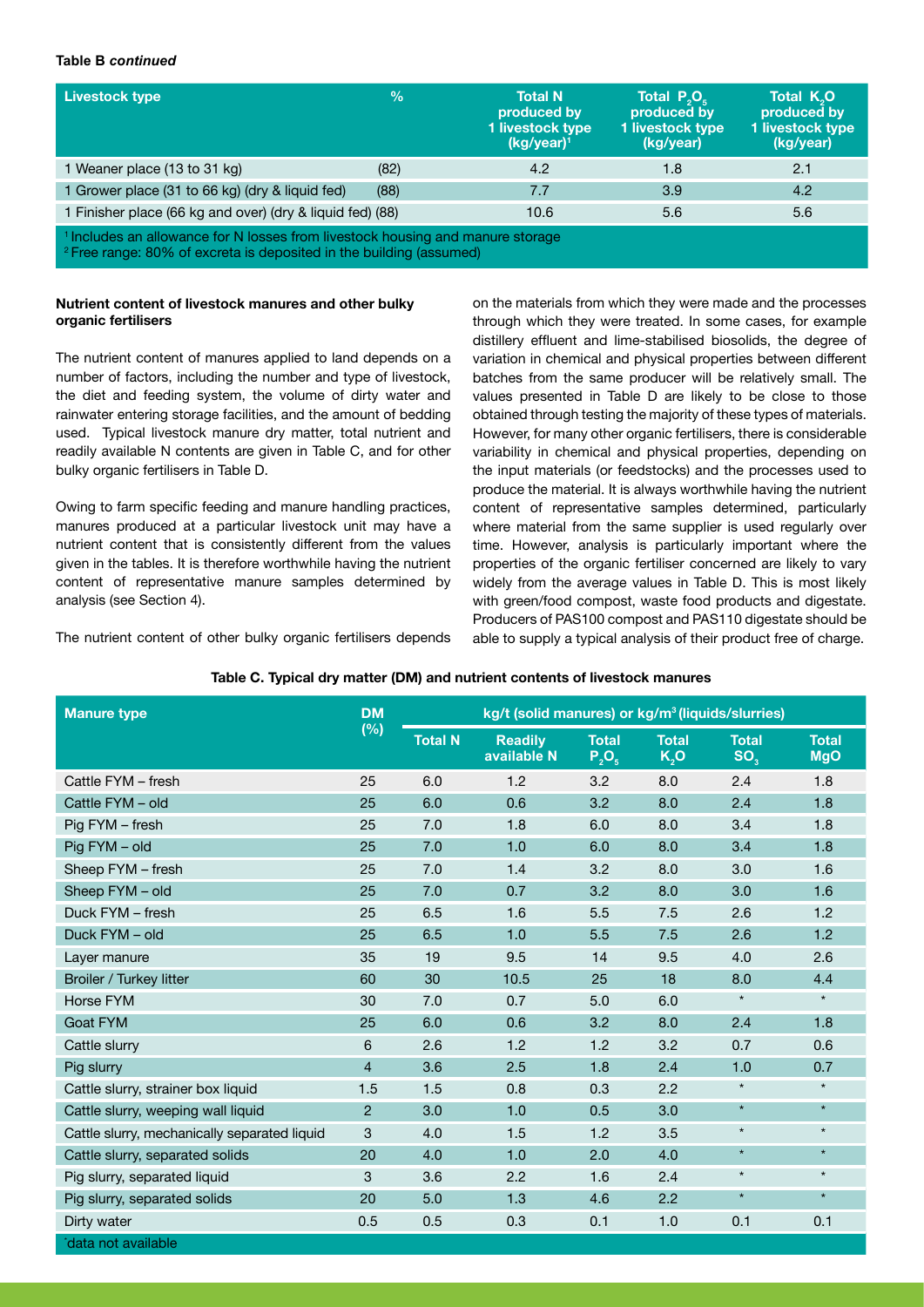|  |  | Table D. Typical dry matter (DM) and nutrient contents of bulky organic fertilisers (other than livestock manures) |
|--|--|--------------------------------------------------------------------------------------------------------------------|
|--|--|--------------------------------------------------------------------------------------------------------------------|

| <b>Manure type</b>                                | DM (%)         |                | kg/t (solid manures) or kg/m <sup>3</sup> (liquids/slurries) |                          |                      |                                 |                            |
|---------------------------------------------------|----------------|----------------|--------------------------------------------------------------|--------------------------|----------------------|---------------------------------|----------------------------|
|                                                   |                | <b>Total N</b> | <b>Readily</b><br>available N                                | <b>Total</b><br>$P_2O_5$ | <b>Total</b><br>K, O | <b>Total</b><br>SO <sub>3</sub> | <b>Total</b><br><b>MgO</b> |
| Biosolids, liquid digested                        | $\overline{4}$ | 2.0            | 0.8                                                          | 3.0                      | 0.1                  | 1.0                             | 0.3                        |
| Biosolids, digested cake                          | 25             | 11             | 1.6                                                          | 18                       | 0.6                  | 6.0                             | 1.6                        |
| Biosolids, thermally dried                        | 95             | 40             | 2.0                                                          | 70                       | 2.0                  | 23                              | 6.0                        |
| Biosolids, thermally hydrolysed                   | 30             | 10             | 1.0                                                          | 20                       | 0.5                  | 7.5                             | 1.5                        |
| Biosolids, lime stabilised                        | 40             | 8.5            | 0.9                                                          | 26                       | 0.8                  | 8.5                             | 2.4                        |
| Biosolids, composted                              | 60             | 11             | 0.6                                                          | 6.0                      | 3.0                  | 2.6                             | 2.0                        |
| Green compost                                     | 60             | 7.5            | 0.1                                                          | 3.0                      | 5.5                  | 2.6                             | 3.4                        |
| Green / Food compost                              | 60             | 11             | 0.6                                                          | 3.8                      | 8.0                  | 3.4                             | 3.4                        |
| Paper crumble, chemically /<br>physically treated | 40             | 2.0            | 0.2                                                          | 0.4                      | 0.2                  | 0.6                             | 1.4                        |
| Paper crumble, biologically treated               | 30             | 7.5            | 0.8                                                          | 3.8                      | 0.4                  | 2.4                             | 1.0                        |
| Waste food, general                               | 5              | 1.6            | 0.1                                                          | 0.7                      | 0.2                  | $\star$                         | $\star$                    |
| Waste food, dairy                                 | 4              | 1.0            | 0.1                                                          | 0.8                      | 0.2                  | $\star$                         | $\star$                    |
| Waste food, soft drinks                           | $\overline{4}$ | 0.3            | < 0.1                                                        | 0.2                      | < 0.1                | $\star$                         | $\star$                    |
| Waste food, brewing                               | $\overline{7}$ | 2.0            | < 0.1                                                        | 0.8                      | 0.2                  | $\star$                         | $\star$                    |
| Mushroom compost                                  | 35             | 6.0            | 0.2                                                          | 5.0                      | 9.0                  | $\star$                         | $\star$                    |
| Water treatment cake                              | 25             | 2.4            | 0.1                                                          | 3.4                      | 0.4                  | 5.5                             | 0.8                        |
| Distillery pot ale                                | 5              | 2.5            | 0.1                                                          | 1.8                      | 1.1                  | 0.2                             | 0.3                        |
| Distillery bioplant sludge                        | 4              | 2.2            | 0.2                                                          | 2.1                      | 0.5                  | 0.4                             | 0.3                        |
| Distillery effluent                               | 1.5            | 0.6            | < 0.1                                                        | 0.5                      | 0.2                  | 0.1                             | 0.1                        |
| Silage/whole crop effluent                        | 6              | $2 - 4$        | $0.8 - 1.6$                                                  | $1.5 - 2$                | $3.5 - 7$            | $\star$                         | $0.4 - 0.8$                |
| Digestate (whole), food based                     | 4              | 5.0            | 4.0                                                          | 0.5                      | 2.0                  | 0.4                             | 0.1                        |
| Digestate (whole), pig slurry-based               | $\overline{2}$ | 3.6            | 2.9                                                          | 1.8                      | 2.4                  | 1.0                             | 0.7                        |
| Digestate (whole), cattle slurry-based            | $\overline{4}$ | 2.6            | 1.4                                                          | 1.2                      | 3.2                  | 0.7                             | 0.6                        |
| Digestate (separated liquor/fibre,<br>food-based) | $\star\star$   | $\star\star$   | $\star\star$                                                 | $\star\star$             | $\star\star$         | $\star\star$                    | $\star\star$               |

\*no reliable representative data available at present

\*\*Several Scottish AD plants that treat food waste separate their digestate into liquor and fibre fractions. The variability between these digestate fractions can be considerable (due to differences in feedstock, process and post-processing technologies) and until more robust typical nutrient content data are available, we recommend that such products should be tested individually.

#### **Availability of the nutrients for crop uptake**

Whether using typical values for the nutrient content of organic fertilisers or the results of analysis, the availability of the nutrients for crop uptake must be assessed before the fertiliser replacement value of an application can be calculated. An understanding of the characteristics of the major plant nutrients in organic fertilisers will also help in planning applications that minimise diffuse pollution.

Nitrogen is present in bulky organic fertilisers in different forms:

- Readily available nitrogen (i.e. ammonium-N as measured by N meters, nitrate-N and uric acid-N) is the nitrogen that is potentially available for rapid crop uptake.
- Organic-N is the nitrogen contained in organic forms which are broken down slowly to become potentially available for crop uptake over a period of months to years.
- Crop available nitrogen is the readily available-N that remains available for the next crop following application. This also includes nitrogen released from organic forms.

Slurries and poultry manures are 'high' in readily available-N (typically in the range of 35-70% of total N, and more than 30% by definition in NVZs) compared with FYM which is 'low'

in readily available-N (10-25% of total N). Nitrogen losses can occur following the land application of bulky organic fertiliser through ammonia volatilisation, nitrate leaching and denitrification. Ammonium-N can be volatilised to the atmosphere as ammonia gas following the land application of manures. Following conversion to nitrate-N, further losses may occur through nitrate leaching and de-nitrification (gaseous loss as nitrous oxide and nitrogen under warm and wet soil conditions). To make optimum use of the N content, organic fertilisers should be applied at times of maximum crop growth, generally during the late winter to summer period.

Around 40% of the readily available-N content of livestock manures is commonly lost via ammonia volatilisation following surface application to land. Ammonia loss and odour nuisance can be reduced by ensuring that manures are rapidly incorporated into soils (within 6 hours of application for slurries and 24 hours for solid manures). For livestock slurries, shallow injection and band spreading techniques (trailing shoe and trailing hose) are effective application methods that reduce ammonia emission (typically by 30-70%) compared with broadcast application. These application techniques also increase the number of spreading days, and cause less crop contamination than surface broadcast applications. The practices mentioned above will also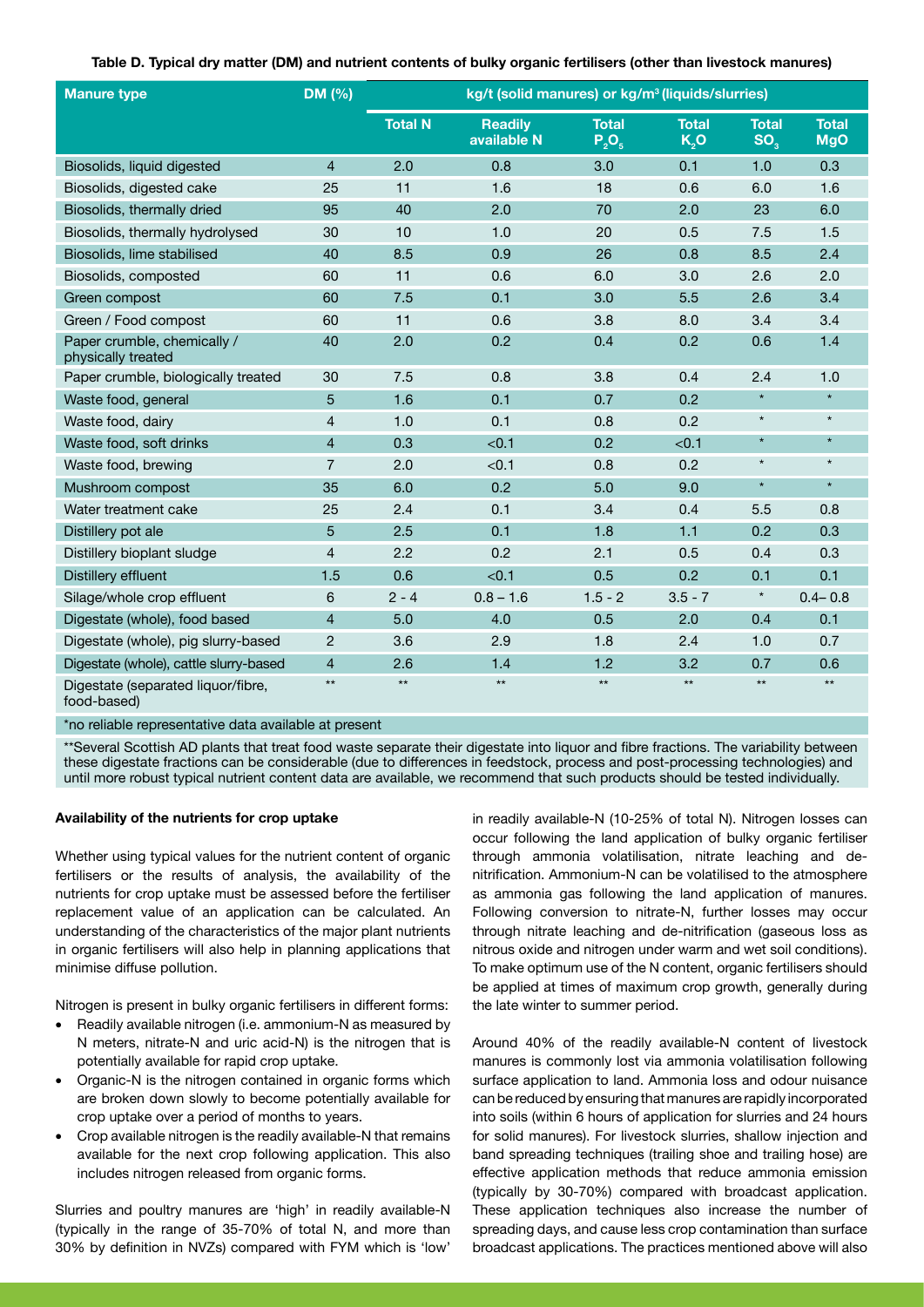increase the amount of N available for crop uptake. Ammonia losses are generally smaller from low dry matter slurries due to more rapid infiltration into the soil, compared with higher dry matter slurries, which remain on the soil/crop surface for longer leading to greater losses. Losses are also higher when slurries are applied to dry soils under warm weather conditions.

The amount of manure N leached as nitrate following land application is mainly related to the application rate, the readily available-N content and the amount of rainfall after application. As ammonium-N is rapidly converted in the soil to nitrate-N, manure applications during the autumn or early winter period should be avoided, as over-winter rainfall is likely to be sufficient to wash a large proportion of this nitrate out of the soil before the crop can use it. Delaying applications until late winter or spring will reduce nitrate leaching and increase the efficiency of utilisation of manure N. This is particularly important for manures with a high content of readily available-N. Values for the crop availability of N from different application timings and methods are given in Tables E to H.

 In NVZs, there are mandatory closed spreading periods for high readily available-N manures (e.g. slurries, poultry manures) and default minimum N efficiency values (http://www.scotland.gov. uk/Topics/farmingrural/Agriculture/Environment/NVZintro.

Organic fertilisers are valuable sources of other nutrients as well as nitrogen, although not all of the total nutrient content will be available for the next crop. Nutrients which are not immediately available will mostly become available over a period of years and will usually be accounted for when soil analysis is carried out. The availability of manure phosphate to the next crop grown is lower than from water-soluble phosphate fertilisers. As a general rule, around 50% of the phosphate in pig and cattle slurries and other (non-agricultural) bulky organic fertilisers will become available to the crop in the year of application. Around 60% of the phosphate in solid animal manures will become available to the crop in the year of application.

Phosphorus is important with regard to water quality, because small increases in concentration can cause eutrophication (nutrient enrichment) of fresh waters. The effects of eutrophication include algal blooms, fish death, excessive weed growth, poor water clarity and loss of species diversity. The EU Water Framework Directive is focussing attention on the need to control eutrophication due to phosphorus movement from soils by requiring all surface waters to have good ecological and chemical status by 2015. Phosphorus moves from soil to water by:

- Surface run-off following recently spread organic fertilisers
- Erosion of soil particles containing phosphorus
- Particulate and soluble phosphorus in drain outflows

The risk of surface run-off of phosphorus, and also potassium, is reduced by avoiding surface applications of all organic fertilisers (solid or liquid) when soils are frozen, snow covered, waterlogged, or on steeply sloping ground adjacent to watercourses, or when there is a risk of heavy rainfall following application. Drawing up a risk assessment map is an important starting point for planning the application of organic fertilisers, and is mandatory in NVZs. Similar guidance is provided in "The 4 Point Plan, Straightforward Guidance for Livestock Farmers to Minimise Pollution and Benefit Your Business".

Most of the potash present in bulky organic fertilisers will become quickly available for crop uptake. Around 90% of the potash in bulky organic fertilisers will become available to the crop in the year of application, although potash availability from green composts may be rather lower in the first year (around 80%) and from dirty water, somewhat higher (estimated to be around 100%).

# 4. Practical aspects of using bulky organic fertilisers

#### **Using organic and manufactured fertilisers together**

If you apply organic manures, you should use the N efficiency values in Tables E to H to determine the percentage of the total N content that will become available to the crop. This available N value must be deducted from the N crop requirement in order to calculate the balance that needs be applied as manufactured N fertiliser.

Where crop responses to phosphate or potash are expected (e.g. where soils have very low or low P or K status for combinable crops and grassland) or where responsive crops are grown (e.g. potatoes or vegetables), the available phosphate and potash content of the manure should be used when calculating the nutrient contribution. Where soil status is at the target level or above (usually moderate), the total phosphate and potash content of the organic fertiliser should be used in planning the balance that should be applied as manufactured P and K. At high soil P status, take care to ensure that total phosphate inputs do not exceed the amounts removed in crops during the rotation. This will avoid the soil P status reaching an unnecessarily high level. It is important to manage manure phosphate and potash supply over the crop rotation. Organic fertilisers also supply useful quantities of sulphur and magnesium, but there is limited data on their availability for the next crop grown. Sulphur and magnesium inputs from manures should largely be regarded as contributing to the maintenance of soil reserves.

#### **Liming value of bulky organic fertilisers**

Several types of bulky organic fertilisers (in particular, paper crumble, lime-stabilised sewage sludge and some composts and digestates) have a useful liming value. In some cases, where such bulky fertilisers are used regularly, there is no longer a need to apply lime, so costs can be saved. It is important, where materials with a high liming value are used regularly, that soil pH is monitored at least every 2 years in order to avoid raising soil pH above that desirable for the crops grown and a laboratory analysis of their liming value is obtained. This should be expressed as a percentage of the liming value of calcium oxide (CaO) and will enable assessment of the likely impact of applying the material in question on soil pH.

#### **Spreading of bulky organic fertilisers**

The risk of causing water pollution by spreading solid manures is lower than for slurries. Surface run-off can still occur if heavy rain falls shortly after an application. Surface application rates for solid manures should never exceed 50 t/ha, and liquids including slurries should never exceed 50 m<sup>3</sup>/ha. Lower rates should be used where soil and weather conditions are likely to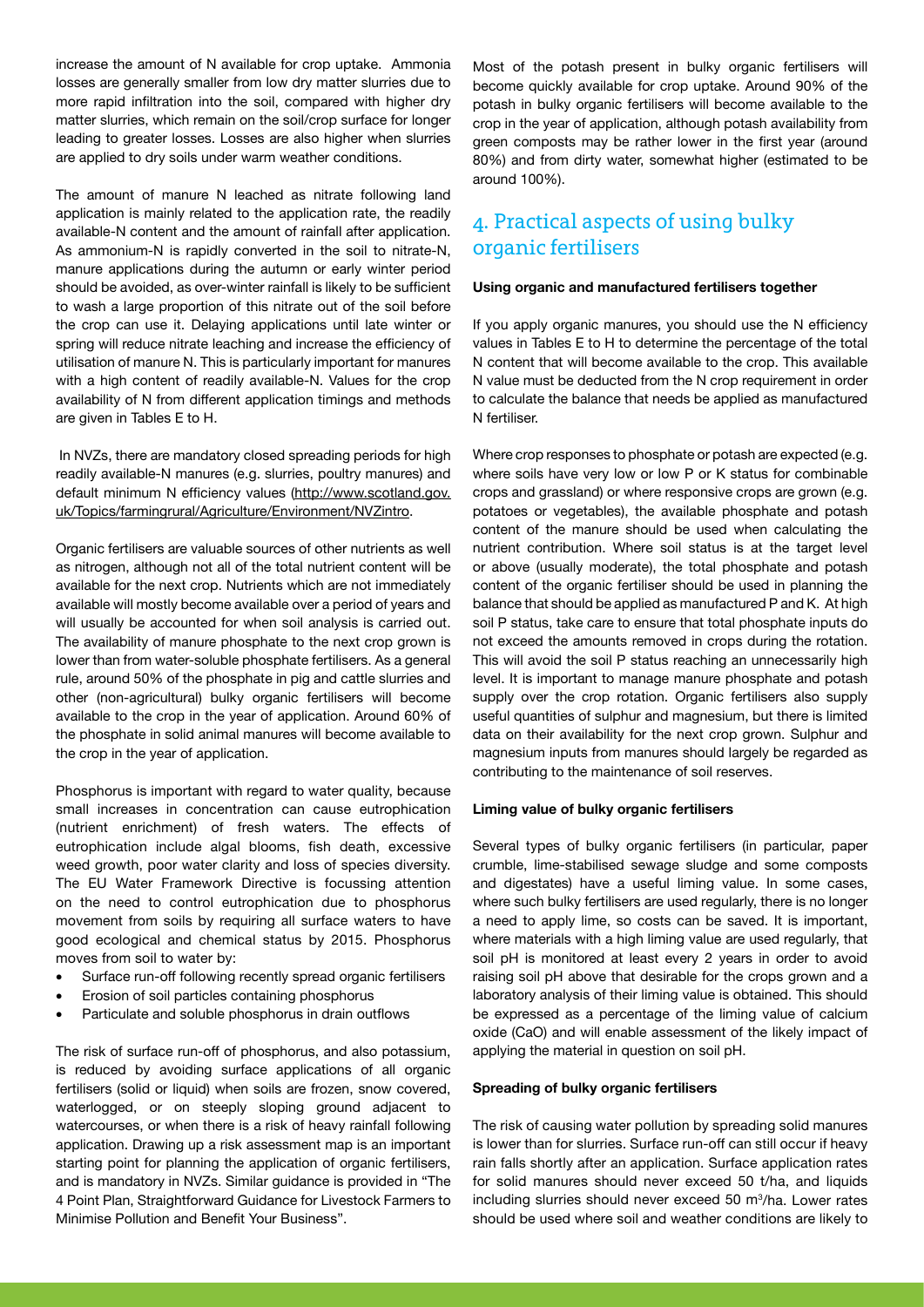increase the risks of pollution. Poultry manures should not be spread at rates exceeding 15 t/ha. Repeat applications should not be made for a period of at least 3 weeks. This is necessary to allow the crop to utilise the available nutrients. More frequent applications would smother herbage and saturate the soil, increasing the chances of leaching and run-off. All applications should take account of the soil conditions and the amount of rain forecast. Careful planning will help to minimise the risk of run off and entry into field drains.

Liquid materials are often applied using slurry tankers, with splash plate applicators (note that there are restrictions on the use of high trajectory splash plates in NVZs). This is acceptable, providing weather and soil conditions are suitable, and providing the sensitivities of nearby communities are considered, but elevated N losses can occur through ammonia volatilisation. Newer application techniques, including shallow injectors or the use of band spreaders (e.g. trailing hoses and shoes) can result in less N losses and reduced crop contamination following treatment (compared with crops which have been treated with surface-broadcast slurries). The application of odorous liquid materials, such as slurries, tends to cause fewer complaints where the newer application methods are used. Slurry spreaders can also be fitted with flow metres and control systems that accurately manage the application rate.

Solid manures, composts and other 'dry', bulky materials are usually applied through side or rear discharge spreaders. The more expensive models are capable of achieving an even spread of material within each pass. Spreading machinery should be calibrated in order to gain a clear idea of how much bulky organic fertiliser is actually applied. The physical characteristics of the material (e.g. dry matter content, straw content, fresh or old) will affect spreader performance. Only by knowing the weight of material in the spreader, the nutrient content (per tonne of fresh material), and the number of spreader loads applied per hectare will it be possible to gain an accurate understanding of the nutrients applied.

Where bulky organic fertilisers are surface applied, nutrient losses (primarily ammonia) can be minimised by ploughing the material down as quickly as possible after spreading. Care must be taken when applying any bulky organic fertiliser to avoid compaction or damage to soil structure; incorporation should be restricted to the top 30 cm of soil, and it should not take place when soil conditions are poor.

#### **Sampling for analysis**

It is always advisable to have bulky organic fertilisers analysed prior to use, particularly where large volumes are being applied, or where similar materials are used regularly on the farm. The nutrient content of slurry can vary considerably within a store due to settlement and crusting. Similarly, the composition of solid manure in a heap can vary depending on the amount of bedding and losses of nutrients during storage. Batches of compost or digestate imported onto the farm may also vary considerably depending on the input materials and on the treatment methods used. Only by knowing the nutrient content of these materials can the amount of nutrients applied be optimised, fertiliser costs reduced and the potential for losses to the environment minimised.

|                                                                                                                                                                                                                                                                                        |                           |                          |                                |                                                       |                           | % Total nitrogen available to the Following Crop |                    |                           |                |
|----------------------------------------------------------------------------------------------------------------------------------------------------------------------------------------------------------------------------------------------------------------------------------------|---------------------------|--------------------------|--------------------------------|-------------------------------------------------------|---------------------------|--------------------------------------------------|--------------------|---------------------------|----------------|
|                                                                                                                                                                                                                                                                                        |                           |                          |                                | <b>Autumn</b>                                         |                           | <b>Winter</b>                                    |                    | Spring                    | Summer use on  |
|                                                                                                                                                                                                                                                                                        |                           |                          |                                | August - October                                      |                           | November - January                               |                    | February - April          | grassland      |
| <b>Manure Type</b>                                                                                                                                                                                                                                                                     | <b>Incorporation time</b> | <b>Total N</b><br>(kg/t) | <b>Matter</b><br>ΔŊ<br>se<br>o | <b>Sandy Loams,</b><br>Shallow <sup>3</sup><br>Sands, | <b>All other</b><br>soils | <b>Sandy Loams,</b><br>Shallow<br>Sands,         | All other<br>soils | <b>Soils</b><br>$\bar{a}$ | All Soils      |
| Cattle FYM (fresh <sup>1</sup> & old <sup>2</sup> )                                                                                                                                                                                                                                    | Over 24 hrs               | ဖ                        | 25                             | 5                                                     |                           | $\overline{C}$                                   | $\frac{1}{2}$      | $\frac{1}{2}$             | $\overline{C}$ |
| Cattle FYM (fresh)                                                                                                                                                                                                                                                                     | Within 24 hrs             | ဖ                        | 25                             | ഥ                                                     | $\Xi$                     | ٥                                                | ٥                  | $\frac{5}{1}$             | $\frac{4}{2}$  |
| Cattle FYM (old)                                                                                                                                                                                                                                                                       | Within 24 hrs             | ဖ                        | 25                             | 5                                                     | $\frac{1}{1}$             | ₽                                                | $\overline{C}$     | $\overline{C}$            | $\frac{4}{2}$  |
| Pig FYM (fresh & old)                                                                                                                                                                                                                                                                  | Over 24 hrs               |                          | 25                             | 5                                                     | $\overline{C}$            | $\overline{C}$                                   | $\overline{C}$     | $\overline{C}$            | $\overline{C}$ |
| Pig FYM (fresh)                                                                                                                                                                                                                                                                        | Within 24 hrs             |                          | 25                             | 5                                                     | $\overline{C}$            | $\overline{C}$                                   | $\overline{C}$     | $\frac{5}{1}$             | $\frac{4}{2}$  |
| Pig FYM (old)                                                                                                                                                                                                                                                                          | Within 24 hrs             |                          | 25                             | 5                                                     | $\frac{1}{2}$             | $\overline{C}$                                   | $\overline{C}$     | $\overline{C}$            | $\frac{1}{2}$  |
| $^{\sf a}$ in NVZs 10% must be used (http://www.scotland.gov.uk/Topics/farmingrural/Agriculture/Environment/NVZIntro).<br>Fresh FYM is manure that has been spread straight from the building.<br>201d FYM is manure that has been stored for 3 months or more.<br>N/A Not applicable. |                           |                          |                                |                                                       |                           |                                                  |                    |                           |                |

**Table E. Cattle and pig FYM – Percentage of total nitrogen available to next crop following manure applications** 

E. Cattle and pig

**Table** 

FYM - Percentage of total nitrogen available to next crop following manure

applications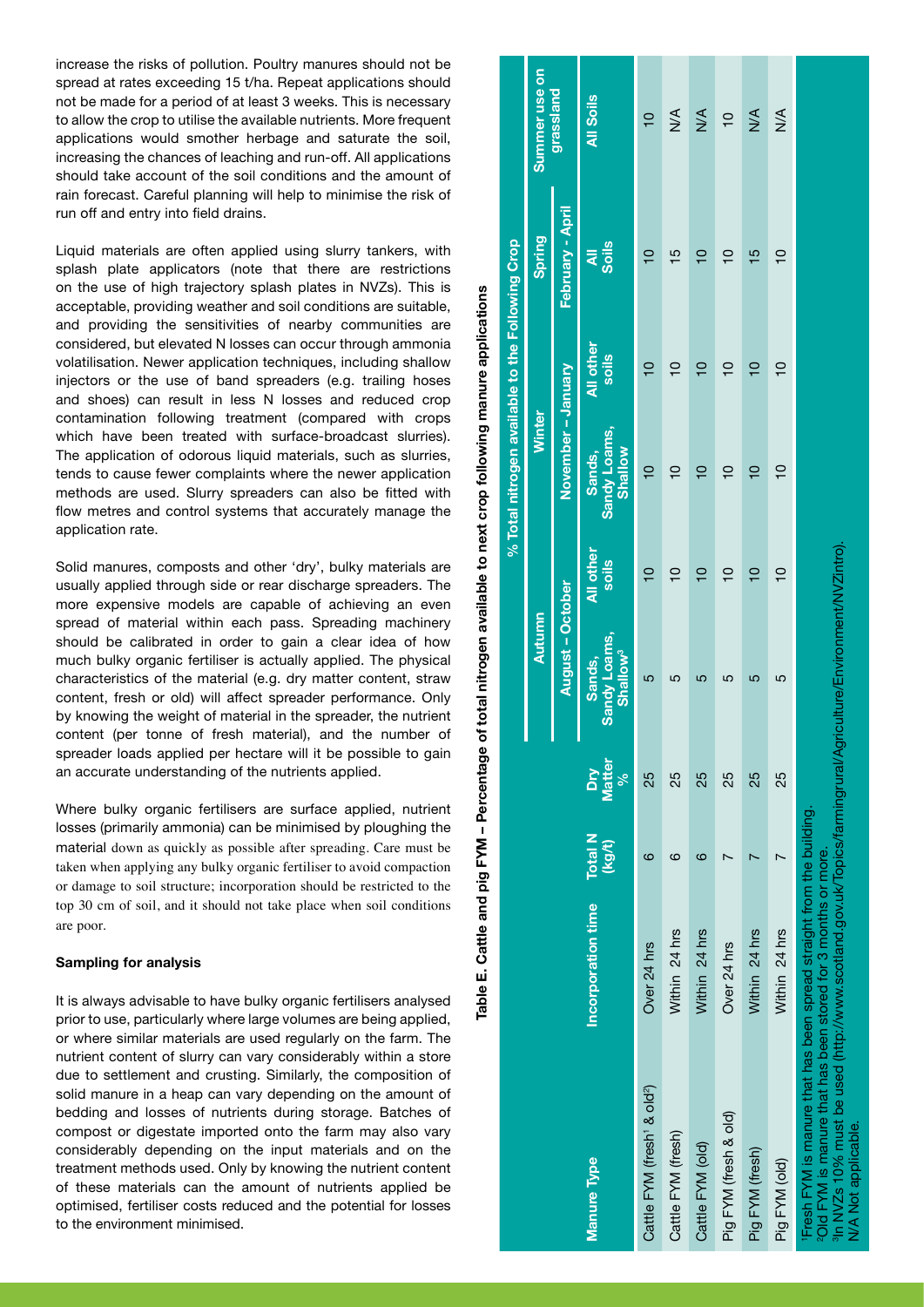| "In NVZs 20% must be used in 2010/11 and a minimum of 30% from 1*" January 2012 (http://www.scotland.gov.uk/Topics/farmingrural/Agriculture/Environment/NVZIntro).<br>All other<br>30 (35)<br>25 (30)<br>35 (40)<br>25 (30)<br>soils<br><b>Sandy Loams,</b><br>Shallow <sup>1</sup><br>Sands,<br>10(15)<br>10(15)<br>10(15)<br>10(15)<br>atter<br>λu<br>್ಗೆ<br>35<br>35<br>8<br>80<br><b>Total N</b><br>(kg/t)<br>80<br>80<br>_<br>ო<br>_<br>ო<br>Incorporation time<br>Within 24 hrs<br>Within 24 hrs<br>Over 24 hrs<br>Over 24 hrs |
|--------------------------------------------------------------------------------------------------------------------------------------------------------------------------------------------------------------------------------------------------------------------------------------------------------------------------------------------------------------------------------------------------------------------------------------------------------------------------------------------------------------------------------------|
|--------------------------------------------------------------------------------------------------------------------------------------------------------------------------------------------------------------------------------------------------------------------------------------------------------------------------------------------------------------------------------------------------------------------------------------------------------------------------------------------------------------------------------------|

**Table F. Poultry manure – Percentage of total nitrogen available to next crop following manure applications** 

rable F. Poultry manure – Percentage of total nitrogen available to next crop following manure applications

The optimum sampling frequency for solid manures and slurries will vary depending on how manures are managed on the farm. but at least two samples per year are recommended, coinciding with the main spreading periods. It is important that sampling is carried out carefully and that representative samples are provided for analysis. The sample submitted should be made up of around ten sub-samples of around 1 kg each (at least five samples of 1 litre each in the case of liquid materials). These sub-samples should be taken from a range of positions within the tank, store or heap. Solid manure sub-samples should be spread out together on a clean dry tray or sheet (not used fertiliser sacks!), the lumps broken up and the whole sample well mixed. In the case of slurries the subsamples should be well mixed in a bucket or similar container. A representative subsample of the mixed material should be sent to the laboratory and a duplicate sample kept in a cool dry place until the results are received. Usually about 2 litres of slurry or about 2 kg of solid manure is required for testing, but farmers are advised to check the quantities required with their intended laboratory.

In NVZs, a specific protocol must be followed when sampling solid manures and slurries for determination of total N (see Booklet 9, Scottish Government Guidance for Farmers in Nitrate Vulnerable Zones, 2008, http://www.scotland.gov.uk/ Publications/2008/12/12134339/11).

Samples of slurry and of other liquid organic fertilisers sent to a laboratory for analysis should be dispatched in clean screwtopped 2 litre plastic containers. Leave at least 5 cm of air space to allow the sample to be shaken in the laboratory. For solid manures and other solid organic fertilisers, use 500-gauge polythene bags and expel excess air from the bag before sealing. Clearly label the samples on the outside of the container or bag and dispatch them immediately or within a maximum of 7 days if kept in a refrigerator.

Producers of bulky organic fertilisers (other than livestock manures and slurries) are likely to have had their products analysed and can often provide information on the chemical and physical properties of the materials concerned. PAS100 compost producers and PAS 110 digestate producers will be able to provide potential users of their products with a representative analysis of the material supplied in terms of its heavy metal content and other properties.

Rapid on-farm kits (e.g. Agros, Quantofix) can reliably assess the ammonium-N content of slurries and other liquid organic materials and hydrometers can be used to assess dry matter content, but laboratory analysis is necessary for other determinations. Laboratory analyses should include dry matter (DM), total N, total  $P_2O_5$ , total  $K_2O$ , total SO<sub>3</sub>, total MgO and ammonium-N (NH<sub>4</sub>-N). Additionally, nitrate-N (NO<sub>3</sub>-N) should be measured for well composted FYM and poultry manures and slurry that has been treated aerobically, and uric acid-N for poultry manures. It is desirable to test the neutralising value of materials that are likely to have a useful liming value (see Section 4, Liming value of bulky organic fertilisers).

#### **Interpretation of analyses**

Care must be taken when interpreting the results of laboratory analyses, as the results are often expressed in units that are not immediately useful. In order to determine how much bulky organic fertiliser to apply, total nutrients must be expressed as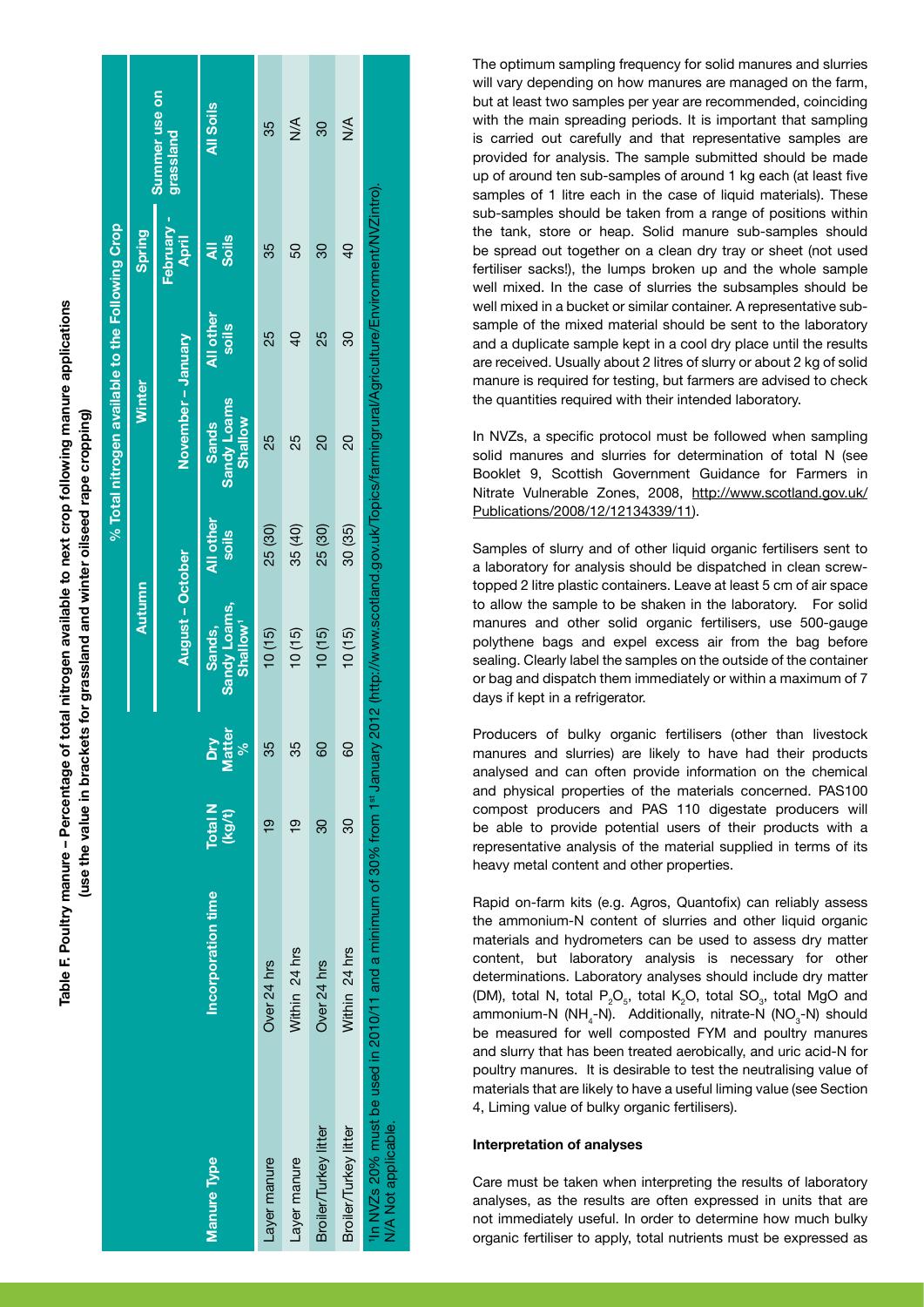Table G. Percentage of total nitrogen available to next crop following the application of cattle slurry and dirty water<br>(use the value in brackets for grassland and winter oilseed rape cropping) **Table G. Percentage of total nitrogen available to next crop following the application of cattle slurry and dirty water (use the value in brackets for grassland and winter oilseed rape cropping)**

|                                                                                                                                                                                                                                                                                                                                                                                                     |                                           |                          |                          |                                                |                           | % Total nitrogen available to the Following Crop           |                    |                     |                                   |
|-----------------------------------------------------------------------------------------------------------------------------------------------------------------------------------------------------------------------------------------------------------------------------------------------------------------------------------------------------------------------------------------------------|-------------------------------------------|--------------------------|--------------------------|------------------------------------------------|---------------------------|------------------------------------------------------------|--------------------|---------------------|-----------------------------------|
|                                                                                                                                                                                                                                                                                                                                                                                                     |                                           |                          |                          | Autumn                                         |                           | Winter                                                     |                    | <b>Spring</b>       |                                   |
|                                                                                                                                                                                                                                                                                                                                                                                                     |                                           |                          |                          | August - October                               |                           | November-January                                           |                    | February<br>- April | <b>Summer</b> use on<br>grassland |
| Manure Type                                                                                                                                                                                                                                                                                                                                                                                         | Incorporation<br>time/method <sup>1</sup> | <b>Total N</b><br>(kg/t) | Matter<br>Σ<br>$\infty$  | Sandy Loams,<br>Shallow <sup>2</sup><br>Sands, | <b>All other</b><br>soils | Sandy Loams,<br><b>Shallow</b><br>Sands,                   | All other<br>soils | <b>zis</b>          | All Soils                         |
| Cattle slurry (surface applied)                                                                                                                                                                                                                                                                                                                                                                     | Not incorporated                          | 1.6                      | $\overline{\mathsf{c}}$  | 5(10)                                          | 30 (35)                   | 30                                                         | 80                 | 45                  | $\overline{30}$                   |
| Cattle slurry (surface applied)                                                                                                                                                                                                                                                                                                                                                                     | Not incorporated                          | $\frac{6}{2}$            | ဖ                        | 5(10)                                          | 25 (30)                   | 25                                                         | 25                 | 35                  | 25                                |
| Cattle slurry (surface applied)                                                                                                                                                                                                                                                                                                                                                                     | Not incorporated                          | $3.\overline{6}$         | $\overline{C}$           | 5(10)                                          | 20 (25)                   | $\overline{5}$                                             | $\overline{c}$     | 25                  | $\overline{0}$                    |
| Cattle slurry (ploughed in)                                                                                                                                                                                                                                                                                                                                                                         | Within 6 hrs                              | 1.6                      | $\mathbf{\Omega}$        | 5(10)                                          | 35 (40)                   | 25                                                         | 35                 | S <sub>0</sub>      | $\frac{4}{2}$                     |
| Cattle slurry (ploughed in)                                                                                                                                                                                                                                                                                                                                                                         | Within 6 hrs                              | 2.6                      | $\circ$                  | 5(10)                                          | 30 (35)                   | 20                                                         | 80                 | $\overline{a}$      | $\frac{4}{2}$                     |
| Cattle slurry (ploughed in)                                                                                                                                                                                                                                                                                                                                                                         | Within 6 hrs                              | 3.6                      | $\overline{C}$           | 5(10)                                          | 25 (30)                   | $\frac{5}{1}$                                              | 25                 | 30                  | $\frac{4}{2}$                     |
| Cattle slurry (band spread)                                                                                                                                                                                                                                                                                                                                                                         | <b>Band</b> spread                        | 1.6                      | $\overline{\mathcal{C}}$ | 5(10)                                          | 30 (35)                   | 80                                                         | 80                 | 50                  | $\overline{0}$                    |
| Cattle slurry (band spread)                                                                                                                                                                                                                                                                                                                                                                         | <b>Band</b> spread                        | $\frac{6}{2}$            | ဖ                        | 5 (10)                                         | 25 (30)                   | 25                                                         | 25                 | $\overline{6}$      | 30                                |
| Cattle slurry (band spread)                                                                                                                                                                                                                                                                                                                                                                         | <b>Band</b> spread                        | 3.6                      | $\overline{C}$           | 5(10)                                          | 20 (25)                   | $\overline{a}$                                             | $\overline{20}$    | $\overline{30}$     | 25                                |
| Cattle slurry (shallow injected)                                                                                                                                                                                                                                                                                                                                                                    | Shallow-injected                          | $\frac{6}{1}$            | $\mathbf{\Omega}$        | 5(10)                                          | 30 (35)                   | 35                                                         | 35                 | 55                  | 45                                |
| Cattle slurry (shallow injected)                                                                                                                                                                                                                                                                                                                                                                    | Shallow-injected                          | 2.6                      | $\circ$                  | 5(10)                                          | 25 (30)                   | $\overline{30}$                                            | $\overline{30}$    | 45                  | 35                                |
| Cattle slurry (shallow injected)                                                                                                                                                                                                                                                                                                                                                                    | Shallow-injected                          | 3.6                      | $\frac{1}{2}$            | 5(10)                                          | 20 (25)                   | 25                                                         | 25                 | 35                  | 80                                |
| Separated - strainer box                                                                                                                                                                                                                                                                                                                                                                            | Select from above                         | 1.5                      | $-1.5$                   |                                                |                           |                                                            |                    |                     |                                   |
| Separated - weeping wall                                                                                                                                                                                                                                                                                                                                                                            |                                           | 2.0                      | ო                        |                                                |                           | Use the appropriate values for 2% dry matter cattle slurry |                    |                     |                                   |
| Separated - mechanical                                                                                                                                                                                                                                                                                                                                                                              |                                           | 3.0                      | 4                        |                                                |                           |                                                            |                    |                     |                                   |
| Dirty water                                                                                                                                                                                                                                                                                                                                                                                         | Not incorporated                          | 0.5                      | 0.5                      | 10(15)                                         | 35 (40)                   | 35                                                         | 35                 | 50                  | 30                                |
| These values assume incorporation by ploughing. Cultivation using discs or tines is likely to be less effective in minimising ammonia losses and intermediate values of nitrogen availability<br>http://www.scotland.gov.uk/Topics/farmingrural/Agriculture/Environment/NVZintro).<br><sup>2</sup> In NVZs, nitrogen availability values in Scottish Government guidance must be<br>should be used. |                                           |                          | besn                     |                                                |                           |                                                            |                    |                     |                                   |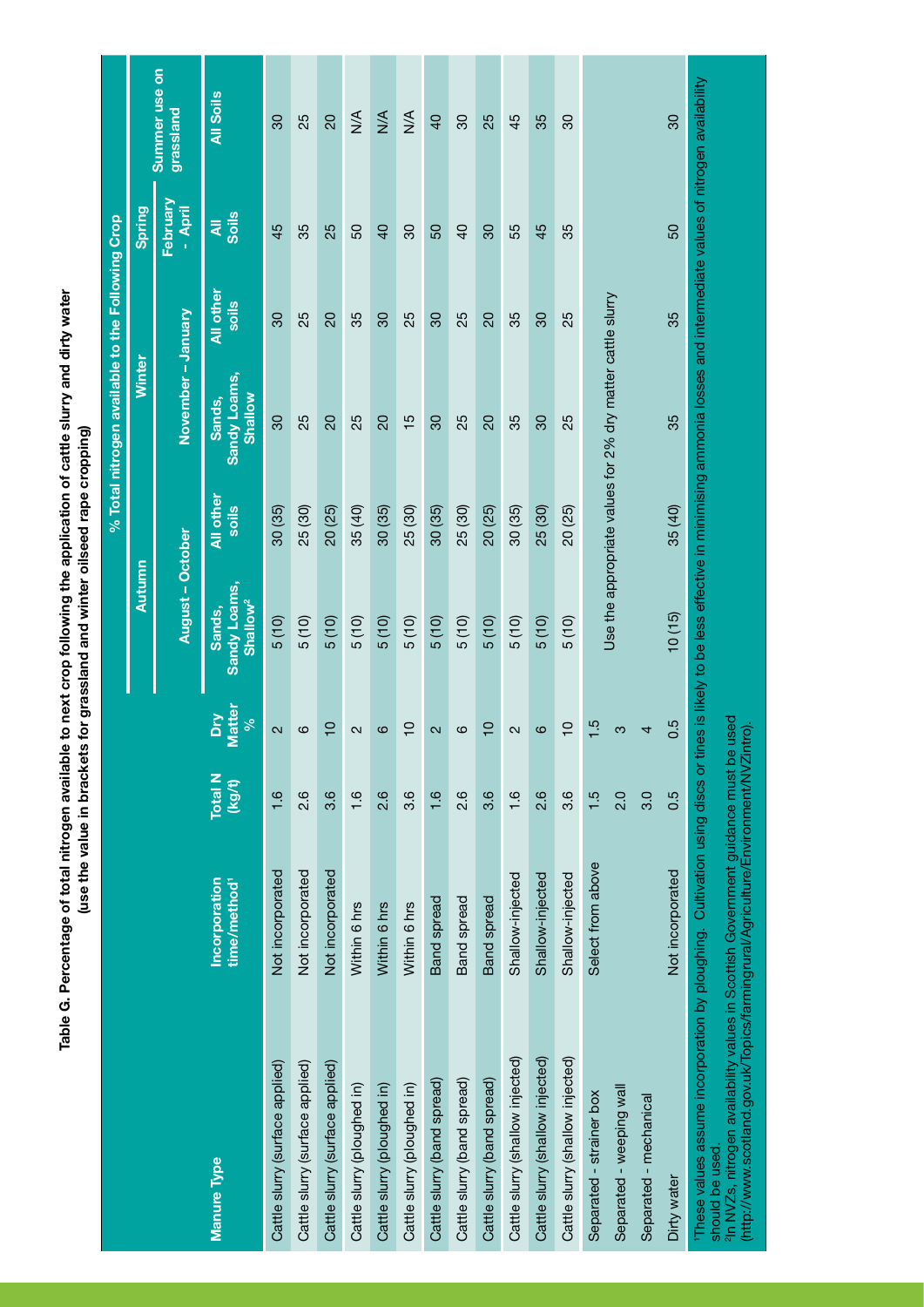Table H. Percentage of total nitrogen available to next crop following pig slurry applications<br>(use the value in brackets for grassland and winter oilseed rape cropping) **Table H. Percentage of total nitrogen available to next crop following pig slurry applications (use the value in brackets for grassland and winter oilseed rape cropping)**

|                                                                                                                                                                                                                                                                                          |                                            |                   |                         |                                                                                                                 |                    | % Total nitrogen available to the Following Crop        |                    |                         |                            |
|------------------------------------------------------------------------------------------------------------------------------------------------------------------------------------------------------------------------------------------------------------------------------------------|--------------------------------------------|-------------------|-------------------------|-----------------------------------------------------------------------------------------------------------------|--------------------|---------------------------------------------------------|--------------------|-------------------------|----------------------------|
|                                                                                                                                                                                                                                                                                          |                                            |                   |                         | Autumn                                                                                                          |                    | Winter                                                  |                    | Spring                  |                            |
|                                                                                                                                                                                                                                                                                          |                                            |                   |                         | August – October                                                                                                |                    | November – January                                      |                    | February<br>April       | Summer use on<br>grassland |
| Manure Type                                                                                                                                                                                                                                                                              | Incorporation time/<br>method <sup>1</sup> | Total N<br>(kg/t) | Matter<br>$\frac{8}{2}$ | Sandy Loams,<br>Shallow <sup>2</sup><br>Sands.                                                                  | All other<br>soils | Sandy Loams<br><b>Shallow</b><br>Sands                  | All other<br>soils | $\overline{4}$<br>Soils | All Soils                  |
| Pig slurry (surface applied)                                                                                                                                                                                                                                                             | Not incorporated                           | $\frac{0}{3}$     | $\overline{\mathsf{c}}$ | 10(15)                                                                                                          | 35 (40)            | $\overline{Q}$                                          | $\overline{Q}$     | 55                      | 55                         |
| Pig slurry (surface applied)                                                                                                                                                                                                                                                             | Not incorporated                           | 3.6               | 4                       | (10(15)                                                                                                         | 30 (35)            | 35                                                      | 35                 | 50                      | 50                         |
| Pig slurry (surface applied)                                                                                                                                                                                                                                                             | Not incorporated                           | 4.4               | ဖ                       | 10(15)                                                                                                          | 25 (30)            | 30                                                      | $\overline{30}$    | 45                      | 45                         |
| Pig slurry (ploughed in)                                                                                                                                                                                                                                                                 | Within 6 hrs                               | $\frac{0}{3}$     | 2                       | 10(15)                                                                                                          | 45 (50)            | 35                                                      | 50                 | 65                      | $\frac{1}{2}$              |
| Pig slurry (ploughed in)                                                                                                                                                                                                                                                                 | Within 6 hrs                               | 3.6               | 4                       | 10(15)                                                                                                          | 40 (45)            | 80                                                      | 45                 | 80                      | $\frac{4}{2}$              |
| Pig slurry (ploughed in)                                                                                                                                                                                                                                                                 | Within 6 hrs                               | $4\cdot$          | ဖ                       | 10(15)                                                                                                          | 40 (45)            | 25                                                      | $\overline{a}$     | 55                      | $\frac{1}{2}$              |
| Pig slury (band spread)                                                                                                                                                                                                                                                                  | <b>Band</b> spread                         | $\frac{0}{3}$     | $\mathbf{\Omega}$       | 10(15)                                                                                                          | 35 (40)            | $\overline{6}$                                          | $\overline{40}$    | 8                       | 80                         |
| Pig slurry (band spread)                                                                                                                                                                                                                                                                 | <b>Band</b> spread                         | 3.6               | 4                       | 10(15)                                                                                                          | 35 (40)            | 35                                                      | 35                 | 55                      | 55                         |
| Pig slury (band spread)                                                                                                                                                                                                                                                                  | <b>Band</b> spread                         | 4.4               | ဖ                       | 10(15)                                                                                                          | 30 (35)            | 35                                                      | 35                 | 50                      | 50                         |
| Pig slurry (shallow injected)                                                                                                                                                                                                                                                            | Shallow-injected                           | 3.0               | N                       | 10(15)                                                                                                          | 40 (45)            | 45                                                      | 45                 | 89                      | 65                         |
| Pig slurry (shallow injected)                                                                                                                                                                                                                                                            | Shallow-injected                           | 3.6               | 4                       | 10(15)                                                                                                          | 35 (40)            | $\overline{6}$                                          | $\overline{6}$     | 80                      | 80                         |
| Pig slurry (shallow injected)                                                                                                                                                                                                                                                            | Shallow-injected                           | $4\cdot$          | ဖ                       | 10(15)                                                                                                          | 35 (40)            | $\overline{6}$                                          | $\overline{6}$     | 55                      | 55                         |
| Mechanical separator                                                                                                                                                                                                                                                                     | Select from above                          | 3.6               | ო                       |                                                                                                                 |                    | Use the appropriate values for 2% dry matter pig slurry |                    |                         |                            |
| <sup>2</sup> In NVZs, nitrogen availability values in Scottish Government guidance must be used<br>http://www.scotland.gov.uk/Topics/farmingrural/Agriculture/Environment/NVZintro)<br>These values assume incorporation by ploughing. Cultivation using discs or tin<br>should be used. |                                            |                   |                         | es is likely to be less effective in minimising ammonia losses and intermediate values of nitrogen availability |                    |                                                         |                    |                         |                            |